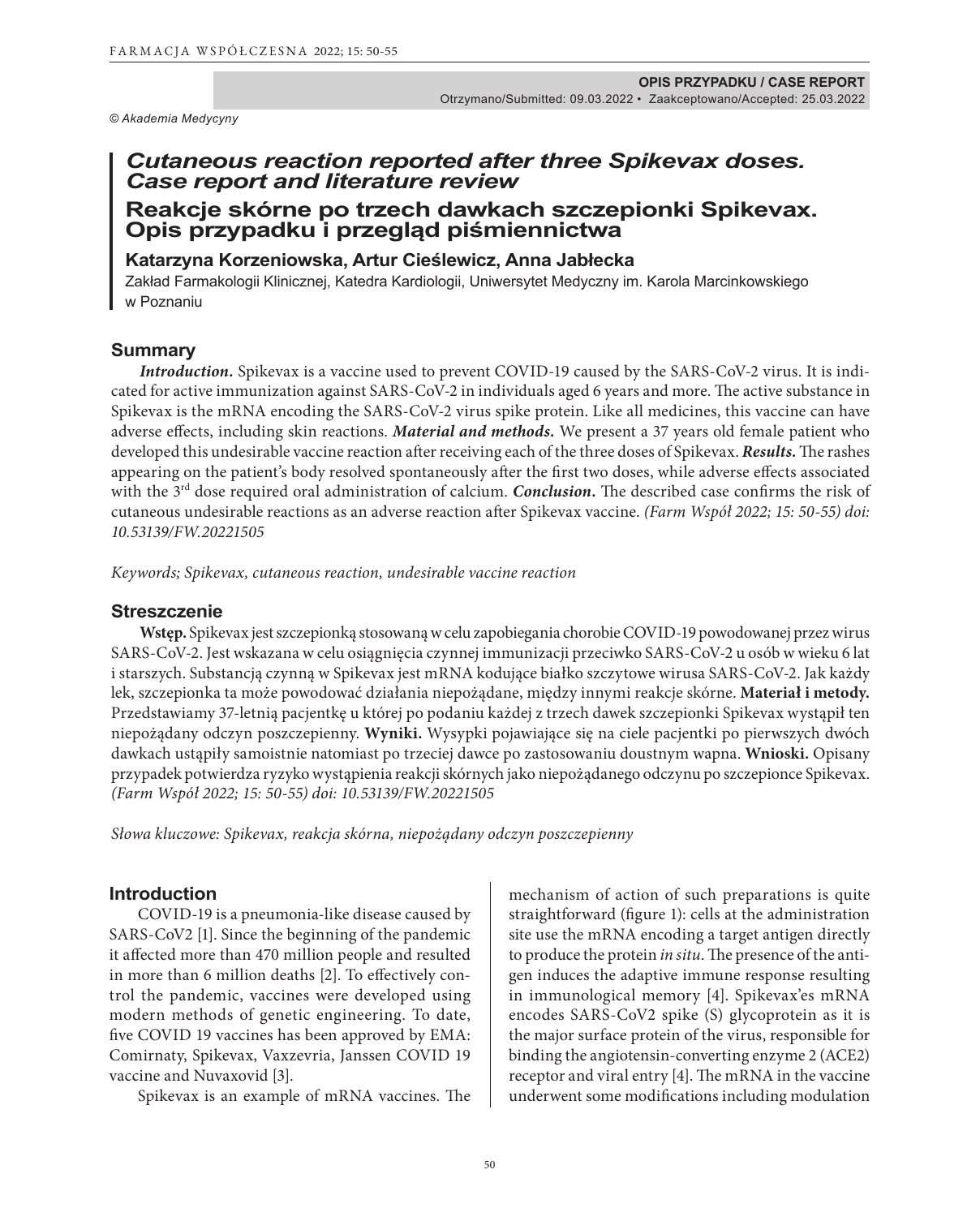of 5' and 3' untranslated regions (UTRs), replacement of uridines by N1-methylpseudouridine (m1Ψ) and replacement of amino acids 986 and 987 with prolines. These modifications resulted in increased stability, translation efficiency and stabilization of S protein in the prefusion conformation [4,5]. Such prepared mRNA is then complexed with lipid nanoparticles which protect it from degradation *in vivo* and facilitate cellular uptake [5].

Spikevax efficacy reached 97.1% during the clinical trial with very low incidence of serious adverse effects [6]. The increasing number of vaccinated people result in regular reporting of undesirable side effects that occur after vaccination. In the article we present a case of rash that occurred after Spikevax vaccine in a 37 years old female.

#### **Case description**

A 37 years old woman received the first dose of Spikevax (Moderna) COVID-19 vaccine on 10 May 2021. About three to four hours after vaccine administration a post-vaccination reaction in the form of a non-itchy rash all over the body occurred. The rash disappeared spontaneously after 2-3 days. Other adverse reactions included pain at the injection site and very slight swelling. The second dose of the vaccine was administered on 14 June 2021 and triggered similar adverse effects: a rash all over the body (which disappeared spontaneously after 2-3 days) and raised swelling at the vaccination site. The patient also reported fatigue during the next day after vaccination. The booster dose of the vaccine was administered on 28 December 2021 and resulted in pyrexia (38,7°C) during next day's morning. The patient's arm felt painful at the injection site but no swelling occurred. Since the morning, the resting heart rate has also increased, oscillating between 80-95 beats per minute (the reference range is 60-65). As the body temperature rose, the patient felt noticeable chest tightness. The fever started to drop after 7 p.m. leading also to the gradual relief



- Figure 1. Mechanism of action of Spikevax mRNA vaccine. The vaccine is built from mRNA encoding SARS-CoV-2 spike protein encapsulated with lipid nanoparticles (a). After vaccination (b) the mRNA is used directly as a matrix for ribosomes to produce viral spike protein in the cells at the administration site (c). Synthesized spike protein molecules are transported to the cell membrane and induce immune response (d)
- Rycina 1. Mechanizm działania szczepionki mRNA Spikevax. Szczepionka zawiera cząsteczkę mRNA kodującą białko kolca SARS-CoV-2 w nośniku nanolipidowym (a). Po podaniu szczepionki (b), mRNA jest wykorzystywane bezpośrednio przez rybosomy do biosyntezy wirusowego białka kolca w komórkach w miejscy podania (c). Wytworzone białko jest następnie transportowane na powierzchnię komórki i indukuje odpowiedź immunologiczną (d)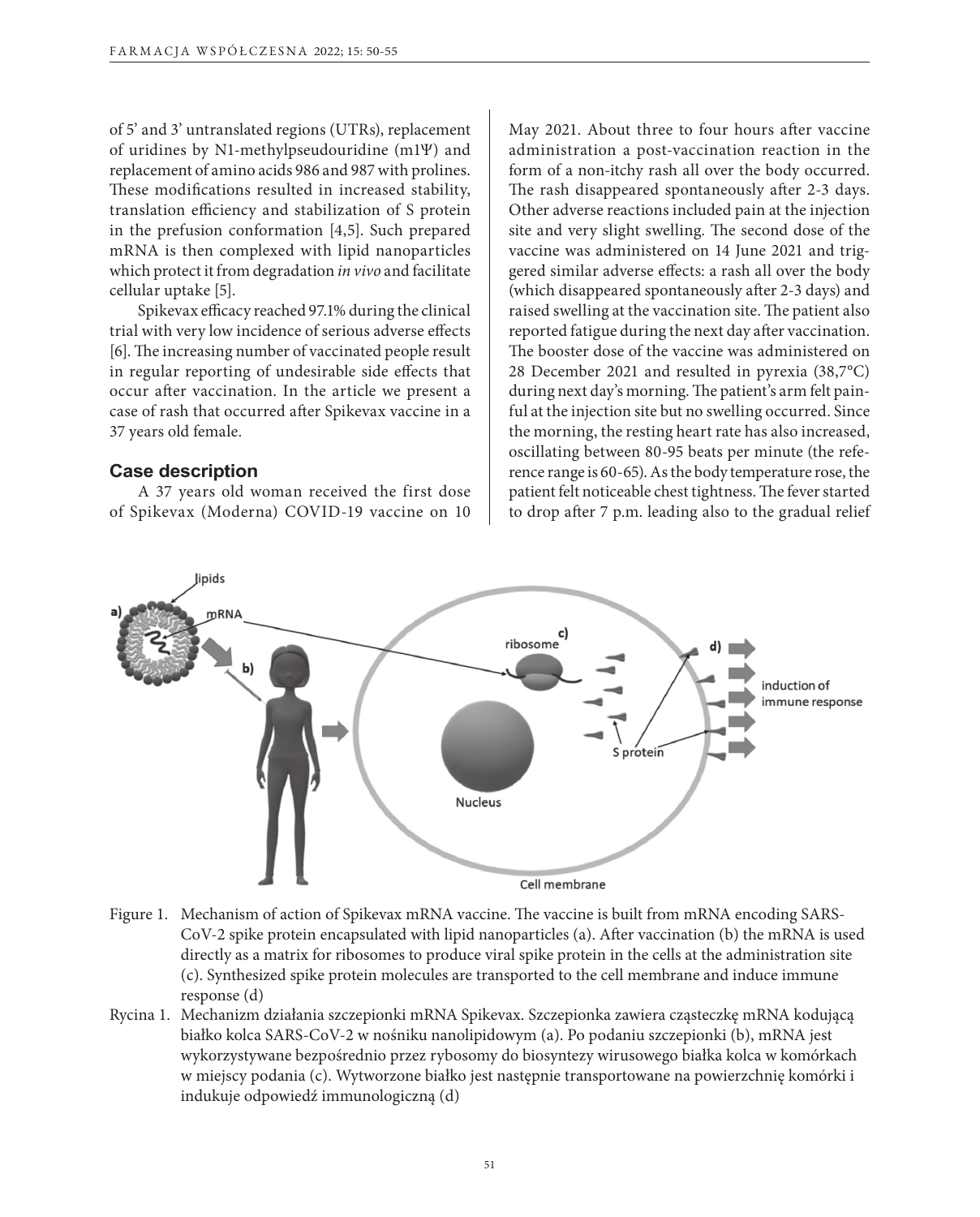of chest tightness. The next morning the body temperature dropped to 37 degrees and the chest tightness completely disappeared. However, a rash all over the body appeared. The rash was getting more red by the evening and it started to itch slightly. It disappeared after taking 3 pills of Calcium. On the third day after vaccination the patient suffered from migraine. All symptoms were gone by the evening.

## **Discussion and conclusion**

The most common adverse effects associated with Spikevax include pain, redness or swelling at the site of vaccine inject, fever, fatigue, headache, muscle pain, nausea, vomiting, itching, chills, muscle pain, and joint pain. In rare situations, anaphylactic shock may occur [7]. In Poland, reported adverse effects after Spikevax constituted 0.041% of all administered vaccine doses (table I) [8].

- Table I. Adverse effects that occurred within 30 days after receiving the Spikevax vaccine in Poland. The report covers the period 27.12.2020 - 28.02.2022 [8]
- Tabela I. Działania niepożądane jakie wystąpiły w ciągu 30 dni po otrzymaniu szczepionki Spikevax, odnotowane w Polsce. Raport za okres 27.12.2020 - 28.02.2022 [8]

| Spikevax (28.02.2022)             |         |              |  |  |
|-----------------------------------|---------|--------------|--|--|
| Number of vaccinations<br>3625086 |         |              |  |  |
| Adverse effects (% vaccinations)  | mild    | 1335 (0.037) |  |  |
|                                   | serious | 133 (0.004)  |  |  |
|                                   | severe  | 29 (0.001)   |  |  |
|                                   | total   | 1497 (0.041) |  |  |

Table II. The incidence of rash after Spikevax vaccine. Calculations based on [9-12]

| Tabela II. Częstość występowania wysypki po szczepionce Spikevax. Obliczono na podstawie [9-12] |  |  |  |  |
|-------------------------------------------------------------------------------------------------|--|--|--|--|
|                                                                                                 |  |  |  |  |

| $\cdot$              | <b>Europe</b>         | <b>USA</b>            | Total                 |
|----------------------|-----------------------|-----------------------|-----------------------|
| Number of doses      | 191551949             | 209886918             | 401438867             |
| Number of rash cases | 8308                  | 20485                 | 28793                 |
| Incidence            | $4.34 \cdot 10^{-05}$ | $9.76 \cdot 10^{-05}$ | $7.17 \cdot 10^{-05}$ |

Table III. Rash after Spikevax vaccine in sex and age groups in the EU. Based on the data from EudraVigilance [12] Tabela III. Wysypka po szczepionce Spikevax w grupach płci i wieku w krajach Unii Europejskiej. W oparciu o dane z bazy EudraVigilance [12]

| <b>Sex</b>           | Age                  | <b>Events Reported</b> | Percentage |
|----------------------|----------------------|------------------------|------------|
| Female               | <b>Not Specified</b> | 207                    | 2.49       |
|                      | $12-17$ years        | 30                     | 0.36       |
|                      | 18-64 years          | 5220                   | 62.83      |
|                      | 65-85 years          | 744                    | 8.96       |
|                      | 85+ years            | 58                     | 0.70       |
|                      | Total                | 6259                   | 75.34      |
| Male                 | <b>Not Specified</b> | 60                     | 0.72       |
|                      | $12-17$ years        | 21                     | 0.25       |
|                      | 18-64 years          | 1522                   | 18.32      |
|                      | 65-85 years          | 338                    | 4.07       |
|                      | 85+ years            | 29                     | 0.35       |
|                      | Total                | 1970                   | 23.71      |
| <b>Not Specified</b> | <b>Not Specified</b> | 17                     | 0.20       |
|                      | 18-64 years          | 52                     | 0.63       |
|                      | 65-85 years          | 10                     | 0.12       |
|                      | Total                | 79                     | 0.95       |
| Total                |                      | 8308                   | 100.00     |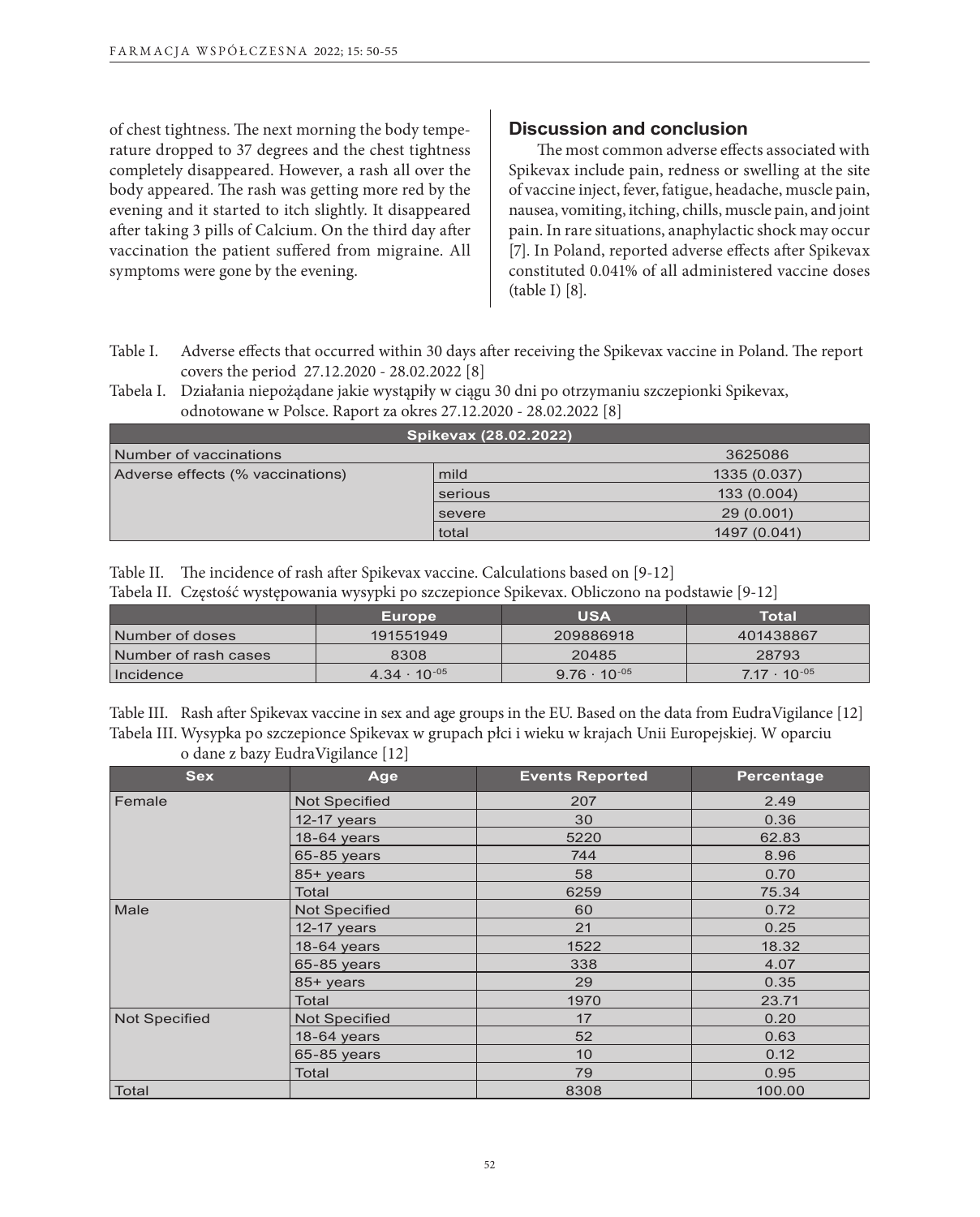| Table IV. Rash after Spikevax vaccine in sex and age groups in the US. Based on the data from VAERS [11]    |
|-------------------------------------------------------------------------------------------------------------|
| Tabela IV. Wysypka po szczepionce Spikevax w grupach płci i wieku w Stanach Zjednoczonych. W oparciu o dane |
| z bazy VAERS [11]                                                                                           |

| <b>Sex</b>    | Age                  | <b>Events Reported</b>  | <b>Percentage</b> |
|---------------|----------------------|-------------------------|-------------------|
| Female        | < 6 months           | 5                       | 0.02              |
|               | 1-2 years            | $\mathbf{1}$            | 0.00              |
|               | 3-5 years            | $\mathbf{1}$            | 0.00              |
|               | 6-17 years           | $\overline{\mathbf{4}}$ | 0.02              |
|               | 18-29 years          | 1543                    | 7.53              |
|               | 30-39 years          | 2581                    | 12.60             |
|               | 40-49 years          | 2779                    | 13.57             |
|               | 50-59 years          | 2741                    | 13.38             |
|               | 60-64 years          | 1319                    | 6.44              |
|               | 65-79 years          | 3589                    | 17.52             |
|               | 80+ years            | 653                     | 3.19              |
|               | <b>Not Specified</b> | 730                     | 3.56              |
|               | Total                | 15946                   | 77.84             |
| Male          | 1-2 years            | $\mathbf{1}$            | 0.00              |
|               | 6-17 years           | $\mathbf{1}$            | 0.00              |
|               | 18-29 years          | 438                     | 2.14              |
|               | 30-39 years          | 544                     | 2.66              |
|               | 40-49 years          | 583                     | 2.85              |
|               | 50-59 years          | 649                     | 3.17              |
|               | 60-64 years          | 351                     | 1.71              |
|               | 65-79 years          | 1159                    | 5.66              |
|               | 80+ years            | 255                     | 1.24              |
|               | Not Specified        | 221                     | 1.08              |
|               | <b>Total</b>         | 4202                    | 20.51             |
| Not Specified | 18-29 years          | 6                       | 0.03              |
|               | 30-39 years          | 5                       | 0.02              |
|               | 40-49 years          | 12                      | 0.06              |
|               | 50-59 years          | 11                      | 0.05              |
|               | 60-64 years          | $\,$ 6 $\,$             | 0.03              |
|               | 65-79 years          | 21                      | 0.10              |
|               | 80+ years            | $\mathfrak{S}$          | 0.01              |
|               | Not Specified        | 273                     | 1.33              |
|               | Total                | 337                     | 1.65              |
| Total         |                      | 20485                   | 100.00            |

According to European and American data, the average incidence of rash after Spikevax vaccine is 7.17 ⋅ 10<sup>-5</sup> (table II) [9-12]. It is also more often reported by women (table III, IV).

In 2021, a case report was published, describing a situation very similar to our patient: priuritus and pain in the area overlying the deltoid muscle injection site, observed after each dose of Spikevax [13].

Early American reports indicated that 10 cases of anaphylaxis were observed after the administration of 4,041,396 first doses Spikevax vaccine [14]. Additional data was provided by the international registry of cutaneous manifestations of SARS-CoV-2 established by the American Academy of Dermatology and the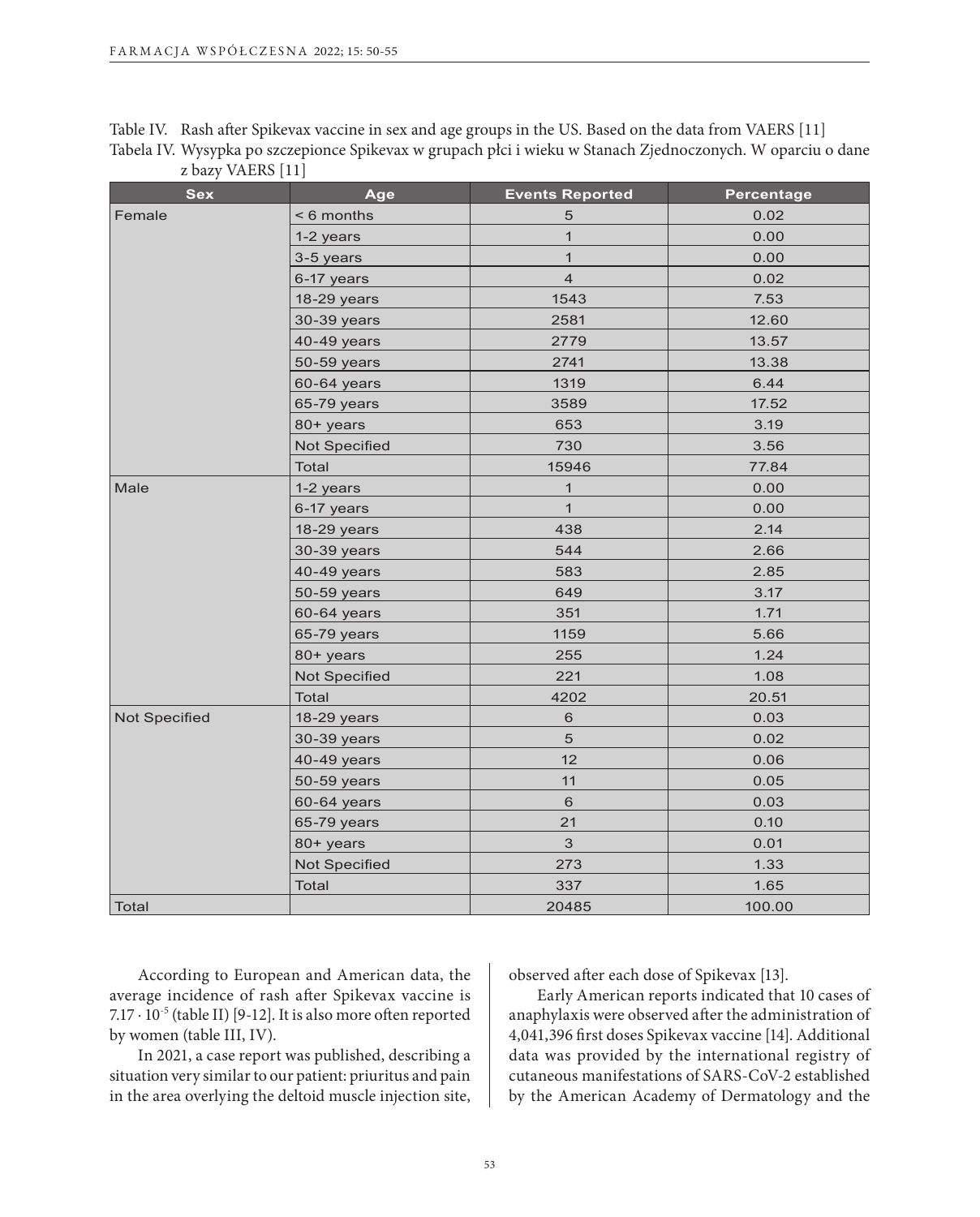International League of Dermatological Societies – 414 patients reported one or more cutaneous adverse reactions after Spikevax (83%) or Comirnaty (17%) vaccine from December 24, 2020, to February 14, 2021 [15]. The most common adverse reactions included delayed large local reactions, local injection site reaction, urticarial, morbilliform and erythromelalgia.

Allergic reaction to the vaccine may result from the following mechanism [16]:

- 1. Reactions via the pathway of mast cell activation and degranulation as IgE/antigen through cross- -linking of FcεRI on mast cells.
- 2. Non-IgE-mediated mast cell degranulation performed via activation of the complement system that leads to the generation of anaphylatoxins C1q, C3a C4, and C5a and Factor B, which are strong inflammatory stimulators able to induce mast cell activation and degranulation.
- 3. Direct activation of the Mas-related G protein- -coupled receptor X2 (MRGPRX2).
- 4. Type IV hypersensitivity or delayed reactions derived from overstimulation of T cells and monocytes/macrophages and release of cytokines that cause inflammation, cell death, and tissue damage.

It is notable that such reactions are rarely caused by the vaccine itself but result from other inactive components (e.g. egg protein, gelatin, formaldehyde, thimerosal, or neomycin) or excipients (inert substances added to vaccine to improve stability, increase solubility, improve absorption, influence palatability, or create a distinctive appearance). As a result, they can contribute to specific IgE-mediated and immediate reactions. Such potential excipients present in Spikevax vaccine include acetic acid, lipids (SM-102, polyethylene glycol [PEG] 2000 dimyristoyl glycerol [DMG], cholesterol, and 1,2-distearoyl-sn-glycero-3-phosphocholine [DSPC]), polyethylene glycol, sodium acetate, sugar (sucrose), tromethamine and tromethamine hydrochloride [16].

## **Conclusion**

Allergic reactions following the administration of Spikevax may be due to the mechanism of action of the vaccine, but may also be caused by the excipients it contains. Clinical manifestations of this adverse post-vaccination reaction can occur in the form of a variety of skin reactions following life-threatening systemic reactions. Some skin reactions develop soon after immunization, while others develop up to 14 days later - the time it takes for a rash to appear can therefore vary widely. Most of the reactions resolved without any medical intervention. Others have been treated with antihistamines, topical steroids, or other agents recommended by dermatologists.

Conflict of interest None

Correspondence address  $\equiv$  Katarzyna Korzeniowska Zakład Farmakologii Klinicznej Katedra Kardiologii Uniwersytet Medyczny im. Karola Marcinkowskiego w Poznaniu ul. Św. Marii Magdaleny 14; 61-861 Poznań  $\mathbf{\widehat{a}}$  (+48 61) 853 31 61  $\Box$  katakorz@wp.pl

#### **References**

- 1. Mascellino MT, Di Timoteo F, De Angelis M, et al. Overview of the Main Anti-SARS-CoV-2 Vaccines: Mechanism of Action, Efficacy and Safety. Infect Drug Resist. 2021;14:3459-76.
- 2. COVID-19 Coronavirus Pandemic. https://www.worldometers.info/coronavirus/.
- 3. COVID-19 vaccines: authorised. https://www.ema.europa.eu/en/human-regulatory/overview/public-health-threats/coronavirus-diseasecovid-19/treatments-vaccines/vaccines-covid-19/covid-19-vaccines-authorised#authorised-covid-19-vaccines-section.
- 4. Bettini E, Locci M. SARS-CoV-2 mRNA Vaccines: Immunological Mechanism and Beyond. Vaccines (Basel). 2021;9(2):147.
- 5. Heinz FX, Stiasny K. Distinguishing features of current COVID-19 vaccines: knowns and unknowns of antigen presentation and modes of action. NPJ Vaccines. 2021;6(1):104.
- 6. Baden LR, El Sahly HM, Essink B, et al. Efficacy and Safety of the mRNA-1273 SARS-CoV-2 Vaccine. N Engl J Med. 2021;384(5):403-16.
- 7. Meo SA, Bukhari IA, Akram J, et al. COVID-19 vaccines: comparison of biological, pharmacological characteristics and adverse effects of Pfizer/BioNTech and Moderna Vaccines. Eur Rev Med Pharmacol Sci. 2021(3):1663-9.